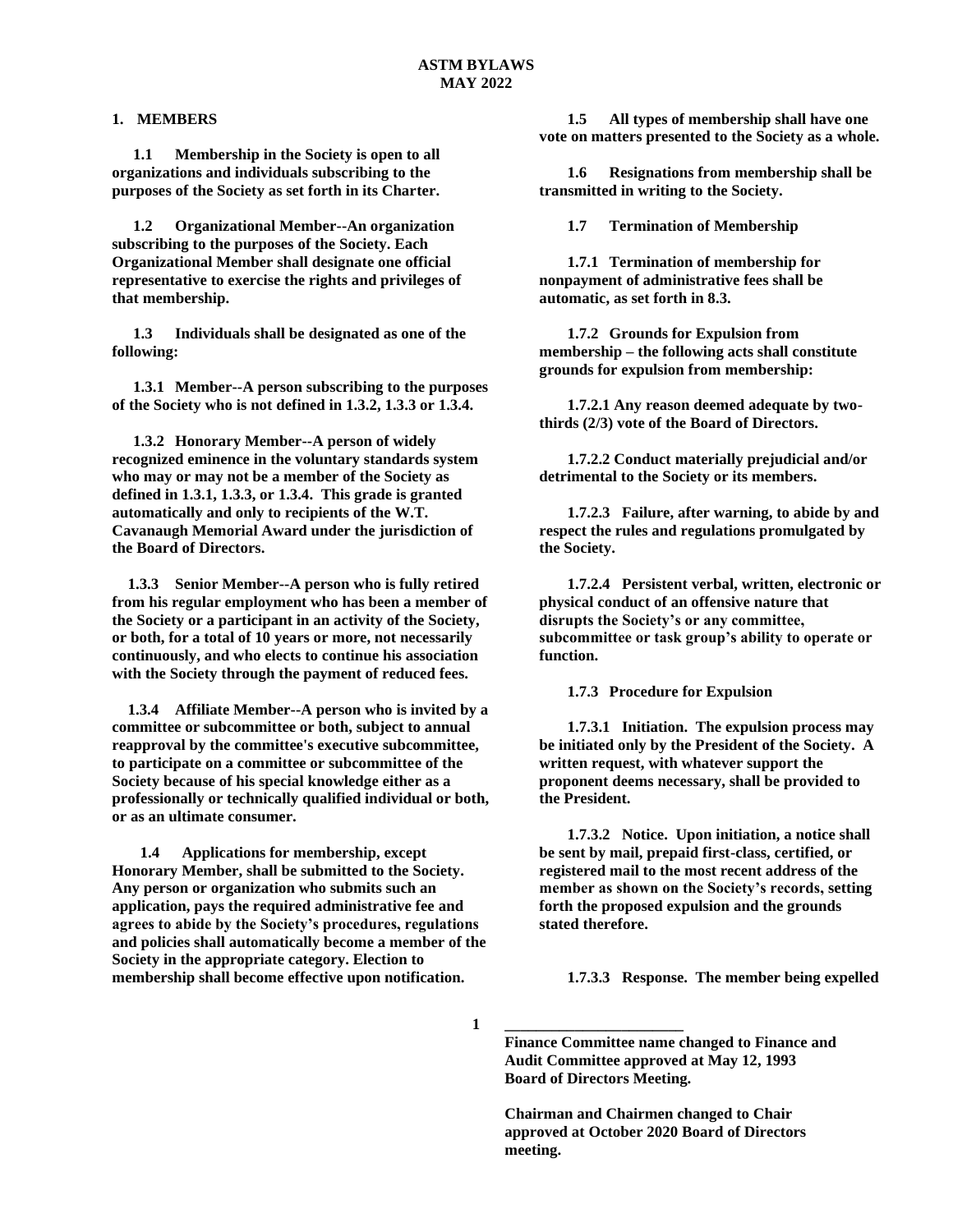**shall be given an opportunity to respond, in writing, to the notice. Such response must be received by the Society within fifteen (15) business days after the notice described in the preceding paragraphs.**

**1.7.4 Hearing. A hearing, if requested by the member being expelled, shall be held by the Board of Directors or a subcommittee of the Board designated for that purpose. The member has the right to appear and be heard. The Board or subcommittee shall consider the facts and information presented.**

**1.7.5 Vote. A simple majority of the Board (or subcommittee if designated) will be sufficient for expulsion, with the exception that an expulsion pursuant to 1.7.2.1 requires two-thirds (2/3) approval of the Board.**

**1.7.6 Result. The Secretary of the Board shall notify the member of the Board's decision, in writing, within thirty (30) days of the Hearing. The decision of the Board is final.**

#### **2. BOARD OF DIRECTORS**

**2.1 The direction of the affairs of the Society shall be vested in, and be the responsibility of, a Board of Directors consisting of 25 persons: a Board Chair, two Vice Chairs, 18 directors, the last two living Past Chairs, the Chair of the Finance and Audit Committee, and the President (ex-officio without vote).**

**2.2 The Chair, the Vice Chairs and the Directors shall be elected by the members and shall serve for the terms to which they have been elected or until their successors are elected or a vacancy has occurred as described in 2.6.** 

**2.3 The Chair shall hold office for one year. The Vice Chairs shall hold office for two years; the term of office of one Vice Chair shall expire in the even years and that of one Vice Chair in the odd years. The Directors shall hold office for three years and shall be so elected that the terms of office of six Directors expire each year. Terms of office shall begin on January 1.**

**2.4 The Board of Directors shall annually appoint a Chair of the Finance and Audit Committee, who shall serve at the pleasure of the Board.**

**2.5 The Chair, the Vice Chairs and the Directors shall be ineligible for reelection to the same office until at least one term shall have elapsed after the end of their respective terms.** 

 **2.6 The Board of Directors shall have the power to fill vacancies occurring in its number by death, resignation, or otherwise, except that in filling the office of the Chair, the appointment shall be made from one of the current elected members of the Board.**

**2.7 The Board of Directors shall hold no fewer than two regular meetings during the year. The time and place at which such meetings shall be held shall be fixed by the Board of Directors. In-person attendance of Directors is strongly recommended.**

**2.7.1 Special meetings of the Board of Directors shall be held at the direction of the Chair, or upon request in writing to the Chair of seven or more Directors.**

**2.7.2 Electronic participation by Directors at Board meetings is subject to the approval of the Board Chair. Directors shall request permission of the Board Chair with notification to the ASTM President as soon as the electronic participation need is identified in advance of the Board meeting.**

**2.7.3 All reasonable means shall be made to ensure that Directors participating electronically have appropriate access to meeting materials and that communication during the meeting is clear and of such quality to support informed and intentional deliberation and voting. It is the responsibility of the Board Chair, ASTM President and the Director(s) participating electronically to monitor and take action to excuse or recuse from voting any Director(s) whose communications are inadequate to support informed and intentional voting until such time that the communication issue is resolved.**

**a. A Director who attends a meeting through electronic participation shall be considered present for attendance, quorum and voting purposes only if the above communications conditions are met.**

**b. When a Director(s) participate(s) in a meeting electronically, any Director may request a roll call vote on an action item.**

**2.8 Nine members of the Board of Directors shall constitute a quorum.**

**2.9 The Chair shall preside at all meetings of the Society and the Board of Directors but may appoint any officer or member of the Society to preside at any designated session of a meeting of the Society. The Chair shall be a member ex-officio of all Standing Committees.**

**2.10 In the absence of the Chair at a Board of Directors meeting, the duties of Chair shall be performed by the senior Vice Chair present. In the absence of the Chair and Vice Chairs, the duties shall be performed by a Chair pro tem elected by the Board of Directors.**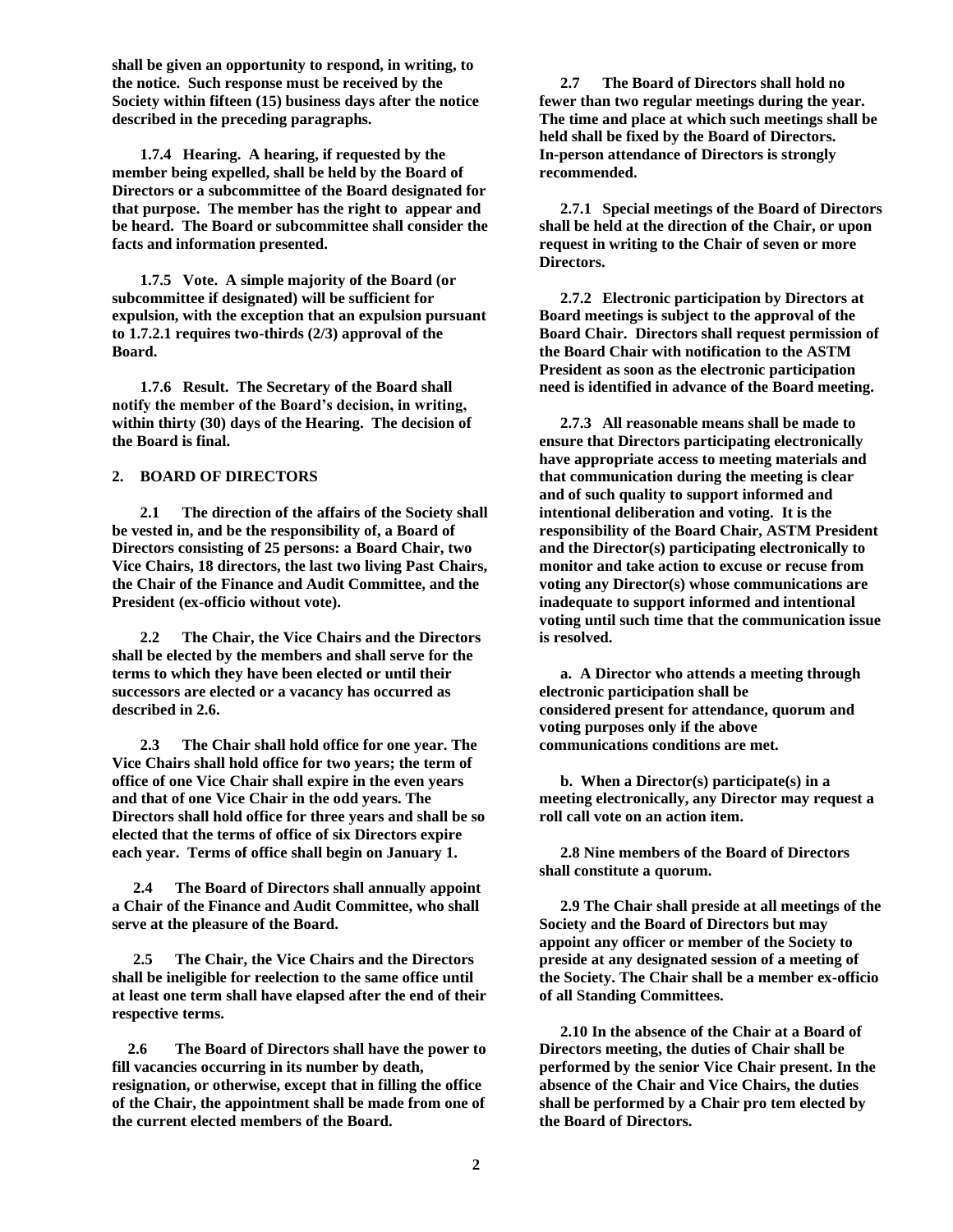**2.11 The President or someone designated by the President shall be responsible for maintaining a record of the proceedings of all meetings of the Board of Directors and the Executive Committee.**

## **3. NOMINATION AND ELECTION OF CHAIR, VICE CHAIRS AND DIRECTORS**

**3.1 There shall be created annually a Nominating Committee consisting of the last three Past Chairs of the Society continuing to be members and six other members appointed by the Board of Directors.**

**3.2 Every member of the Society has the right to recommend in writing two members for appointment by the Board of Directors to the Nominating Committee. The President shall notify every member of the Society of the aforementioned right at least six weeks before the Nominating Committee is appointed.**

**3.3 The Board of Directors shall consider the recommendations received from the membership with due reference to the various interests in the Society and shall then appoint six members of the Nominating Committee and one alternate for each.**

**3.3.1 Members of the Board of Directors (other than as described in 3.1) shall be ineligible for appointment on the Nominating Committee.** 

**3.3.2 The members of the Nominating Committee for a given year shall not be eligible for appointment on this committee for the succeeding year (other than as described in 3.1).**

**3.4 The President shall notify the members and alternates of their appointment and of the time and place of the meeting of the Nominating Committee.**

**3.4.1 In case the President does not receive from any member of the Nominating Committee within five business days of the date of sending out notification, a statement that it is the intention of this member to participate in the meeting of the Nominating Committee, the President shall so inform the alternate of this member.**

**3.4.2 Only members of the Nominating Committee who attend the meeting in person or via conference call (or other similar means) may participate in the work of the committee. An alternate who is available shall take the place of the member they are appointed to represent.**

**3.5 It shall be the duty of the Nominating Committee to make one nomination for each elective office for which the term will expire in accordance with the Bylaws. The Nominating Committee shall also prepare a ranked list of alternates.**

**3.5.1 Traveling expenses of the members of the Nominating Committee shall be defrayed by the Society, on request.**

**3.6 The President shall notify each nominee of the nomination. In case a nomination is declined or in case a person is ineligible, the vacant place in the list of nominations shall be filled from the ranked alternate list developed by the Nominating Committee.**

**3.7 The nominations shall be announced to the members through a notice in an issue of the Society's official bi-monthly periodical, or by mail, not later than 14 weeks prior to the election.**

**3.7.1 Further nominations may be submitted within six weeks after issuance of the announcement of nominations. Such nominations must be signed by five (5) % of Society members, from more than 1 technical committee, and submitted to the President in writing. A nomination so made, if accepted by the nominee, shall be placed on the official ballot.**

**3.8 An official ballot, which shall contain the names of candidates nominated in accordance with the provision of this article shall be issued annually to the membership.**

**3.9 The method of voting shall be by secret ballot.**

**3.10 The voter shall have the right to substitute any name or names of eligible members of the Society for a corresponding number of names on the ballot.**

# **4. COMMITTEES**

**4.1 The Executive Committee of the Board shall be composed of the current Chair, the last two living Past Chairs, the two Vice Chairs and the current Finance and Audit Committee Chair. The President shall be the Secretary to the Executive Committee.**

**4.1.1 When the Board of Directors is not in session, the Executive Committee shall exercise all the general powers of the Board of Directors except the power to fill vacancies in the Board and amend the ASTM Board Procedures.**

**4.1.2 The Executive Committee shall keep minutes of its proceedings which shall be promptly reported to each member of the Board of Directors.**

**4.2 The Finance and Audit Committee (F&A) shall be composed of the current Board Chair, the**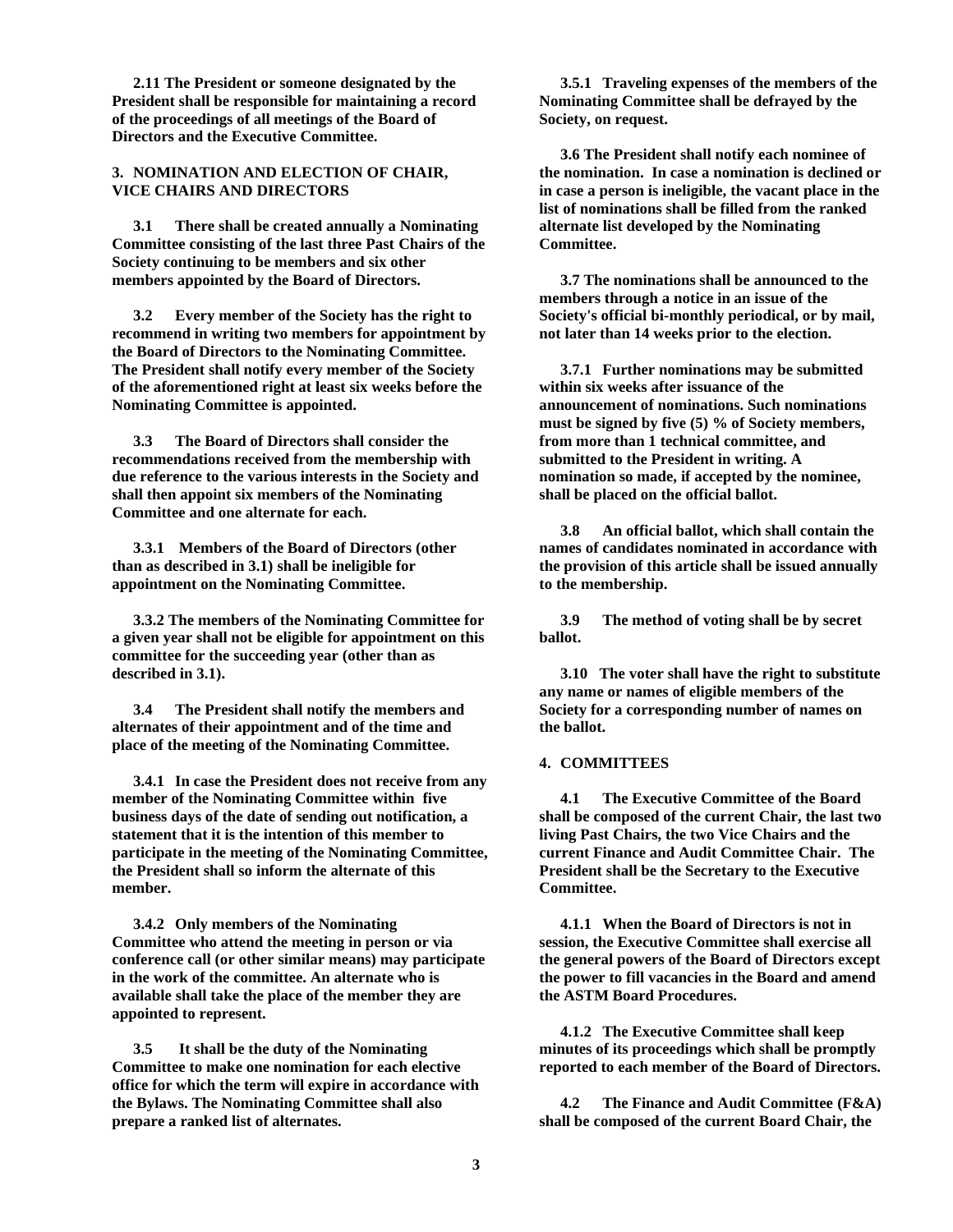**two Vice Chairs, and the last two living Past Chairs shall be members. The Board will appoint a Chair of the F&A as set forth in 2.4. The Board may appoint additional qualified members, for a total F&A of no more than nine. The Treasurer shall be the Secretary of the Finance and Audit Committee.**

**4.2.1 The Finance and Audit Committee shall report to the Board of Directors regarding the financial affairs of the Society, is responsible for providing oversight, guidance, and affecting change where necessary regarding the investment of the assets of the Society. The F&A operates under the Investment Policies and Procedures approved by the Board.**

**4.3 The Board shall have the power to establish and to discharge committees and other subordinate groups.**

**4.4 The Board shall delegate to such committees and other groups those powers necessary for the fulfillment of their assigned functions.**

## **5. OFFICERS**

**5.1 The management of the day-to-day affairs of the Society shall be vested in, and be the responsibility of the President.**

**5.2 The President shall be selected by the Board of Directors and shall serve at the pleasure of the Board.**

**5.3 The President shall be the chief operating officer of the Society.**

**5.4 The President shall appoint other statutory officers of the Society, including a Secretary and a Treasurer, all of whom shall report to the President.**

**5.5 Between meetings of the Board of Directors and the Executive Committee, the President is responsible to the Chair.**

**6. ANNUAL AND SPECIAL MEETINGS OF MEMBERS**

**6.1 The Society shall meet annually for the transaction of its business at a time and place fixed by the Board of Directors.**

**6.2 Special business meetings of the Society may be called at any time and place at the discretion of the Board of Directors or shall be called by the Chair upon the written request of at least one percent of the membership.**

**6.3 The call for such a special business meeting shall be issued to the members at least 30 days prior to the date set for it and shall state the business to be considered.**

**6.4 The Board of Directors may authorize a vote by letter ballot on any issue to be considered at any meeting of members.**

**6.5 Twenty-five members not including staff members shall constitute a quorum. Staff members will not command votes at Society business meetings.** 

**6.6 The rules contained in the current edition of Robert's Rules of Order Newly Revised shall govern the Society in all cases to which they are applicable and in which they are not inconsistent with these Bylaws and any special rules of order the Society may adopt.** 

## **7. PRINCIPLES GOVERNING PROCEDURES FOR THE DEVELOPMENT AND ADOPTION OF VOLUNTARY CONSENSUS STANDARDS**

**7.1 The Board of Directors is empowered to promulgate procedures for the development and adoption of voluntary consensus standards in accordance with the following principles:** 

**7.1.1 Timely and adequate notice of a proposed standard undertaking to all persons known to the Society to be likely to be materially affected by it.**

**7.1.2 Opportunity for all affected interests to participate in the deliberations, discussions and decisions concerned both with procedural and substantive matters affecting the proposed standard.** 

**7.1.3 Maintenance of adequate records of discussions, decisions and technical data accumulated in standards development.**

**7.1.4 Timely publication and distribution of minutes of meetings of main and subcommittees.**

**7.1.5 Adequate notice of proposed actions.**

**7.1.6 Distribution of letter ballots to those eligible to vote.** 

**7.1.7 Timely and full reports on results of balloting.**

**7.1.8 Careful attention to minority opinions throughout the process.**

**7.1.9 Maintenance of records of drafts of a proposed standard, proposed amendments, action on amendments, and final promulgation of the standard.**

**7.2 The Board of Directors shall carefully**